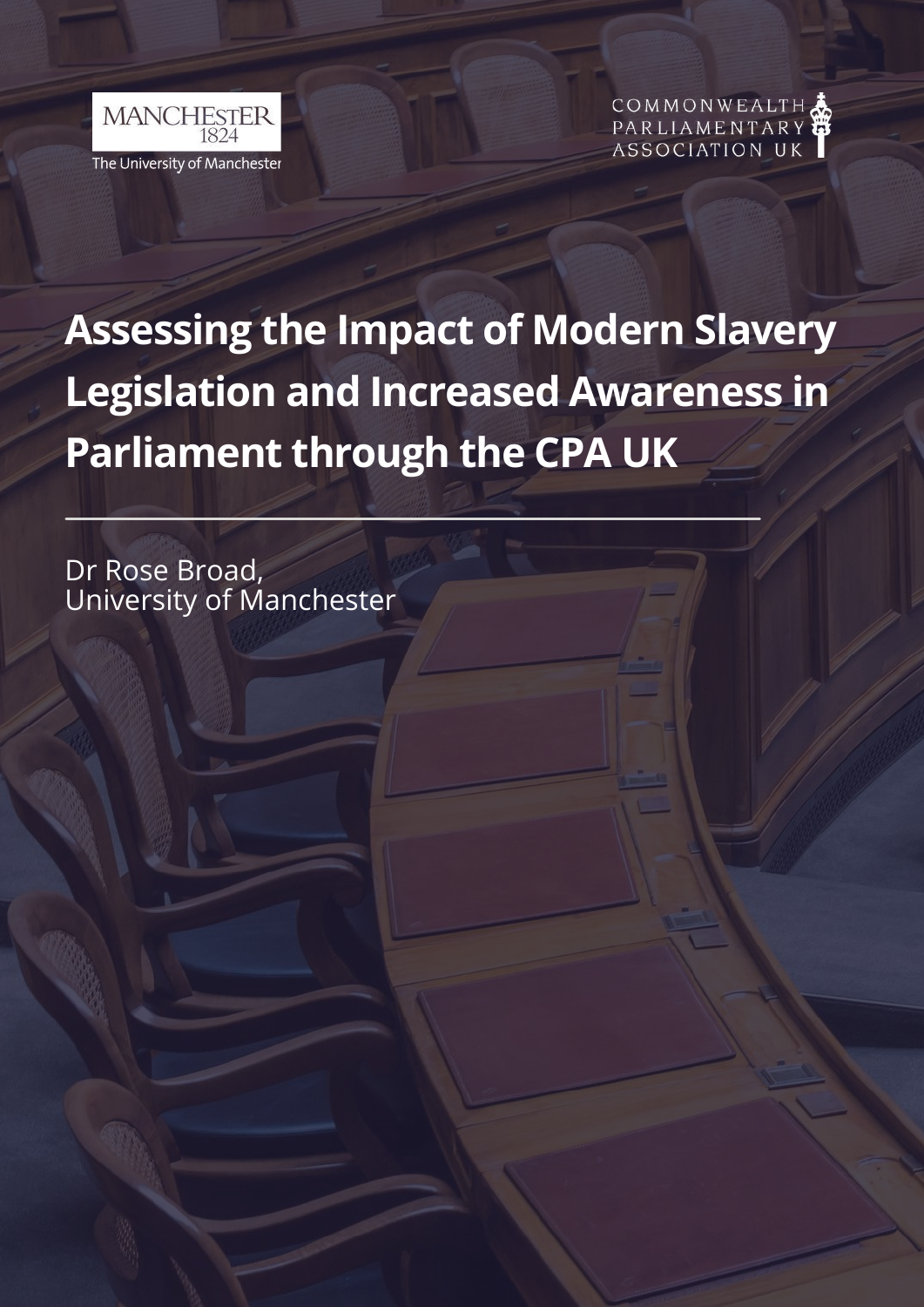## **Table of Contents**

| <b>Executive Summary</b>               |    |
|----------------------------------------|----|
| <b>Background</b>                      | 3  |
| <b>Methodology</b>                     | 4  |
| <b>Findings</b>                        | 5  |
| <b>Challenges</b>                      |    |
| <b>Future Work and Recommendations</b> | 16 |
| <b>Concluding Comments</b>             | 19 |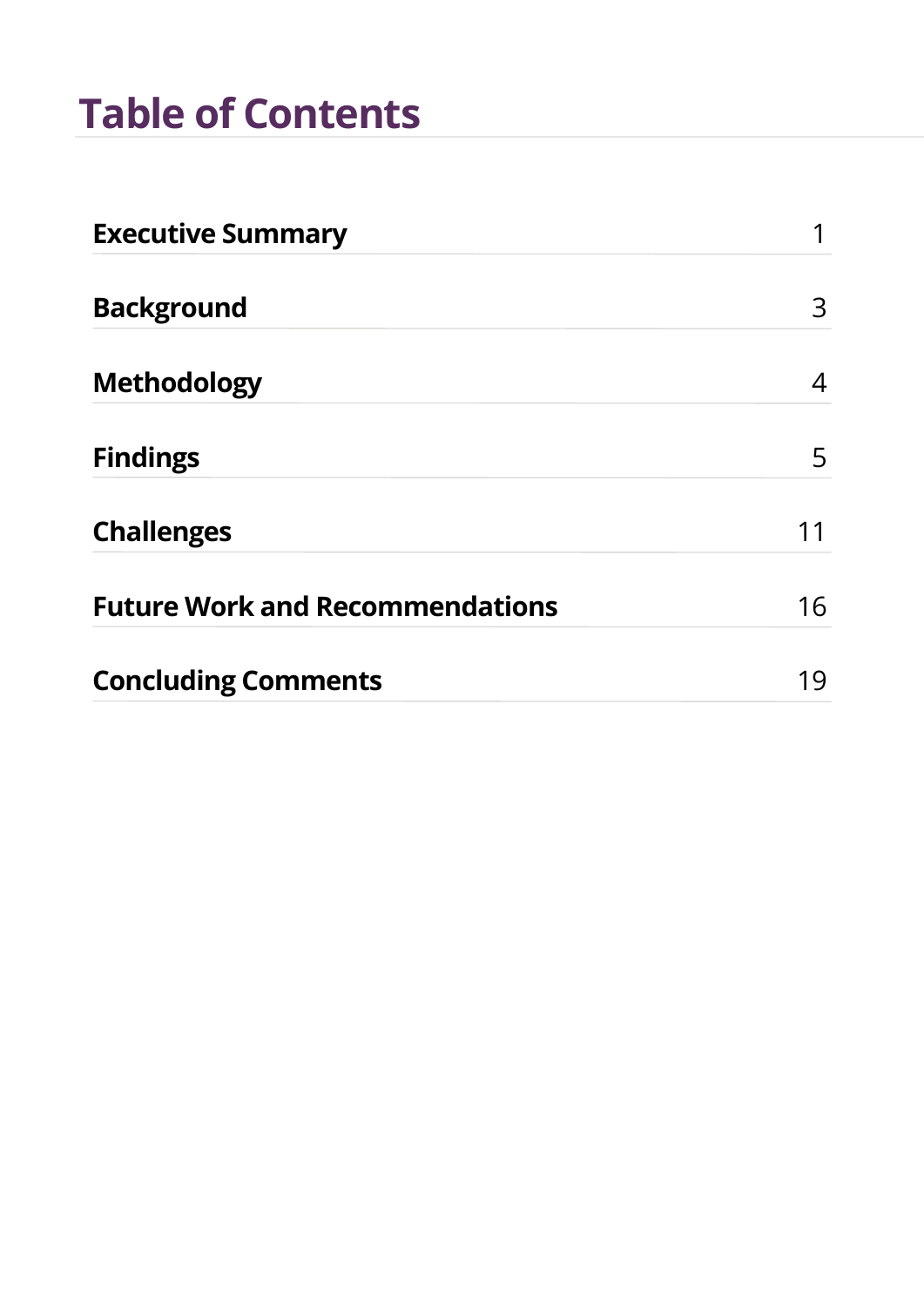### **Executive Summary**

#### **Background**

This report presents findings from a Fellowship with the Parliamentary Office for Science and Technology based on research to explore the impact of the work of the Commonwealth Parliamentary Association (CPA) UK Modern Slavery Project. The CPA UK [modern](https://www.uk-cpa.org/what-we-do/modern-slavery/) slavery project ran from 2016 to 2020 and was funded by the UK Government to provide practical advice and support to parliaments in the development of their anti-trafficking and anti-slavery work.

#### **Methodology**

The research entailed three phases, as follows - (i) documentary review of the formal and informal outputs of the CPA Modern Slavery Project; (ii) semi-structured interviews with 29 participants across 10 countries with parliamentarians, parliamentary officials, policy advisors, academics and participants from key NGOs working in the modern slavery and human trafficking sector, including survivor advocates.

#### **Findings**

Analysis of the data identified three main themes in addition to challenges and recommendations for future work.

#### *Networking and Collaboration*

Workshops allowed people to make connections with people in other jurisdictions or different sectors, to share ideas and learn from the work of others. For example, ' I think the engagement has been really, really fruitful because the parliamentarians that we got and the conversation that we had, because we had actually prepared, then had, you know, a conversation, we ended up having meetings with them and there were really specific things that we were asking for in terms of policy. Most of those things were addressed, like, within a period of one year as a result of the conversations that we'd had' (NGO 17, Kenya).

#### *Policy Development*

Participants in the Project gained knowledge, understanding and skills which they were able to contribute to development of policy and legislation. For example ' it was good to ask them their experiences, what sort of laws they had in place around modern slavery offences in their countries, what they were doing with respect to transparency in supply chains…and over time, I and others in our committee were able to build up…a list of things that we should be included as recommendations' (Parliamentarian 14, Australia).

#### *Awareness Raising and Expanding Knowledge*

Learning was collaborative the fell into three themes of general understanding, increased knowledge in relation to trafficking in sport and orphanage trafficking.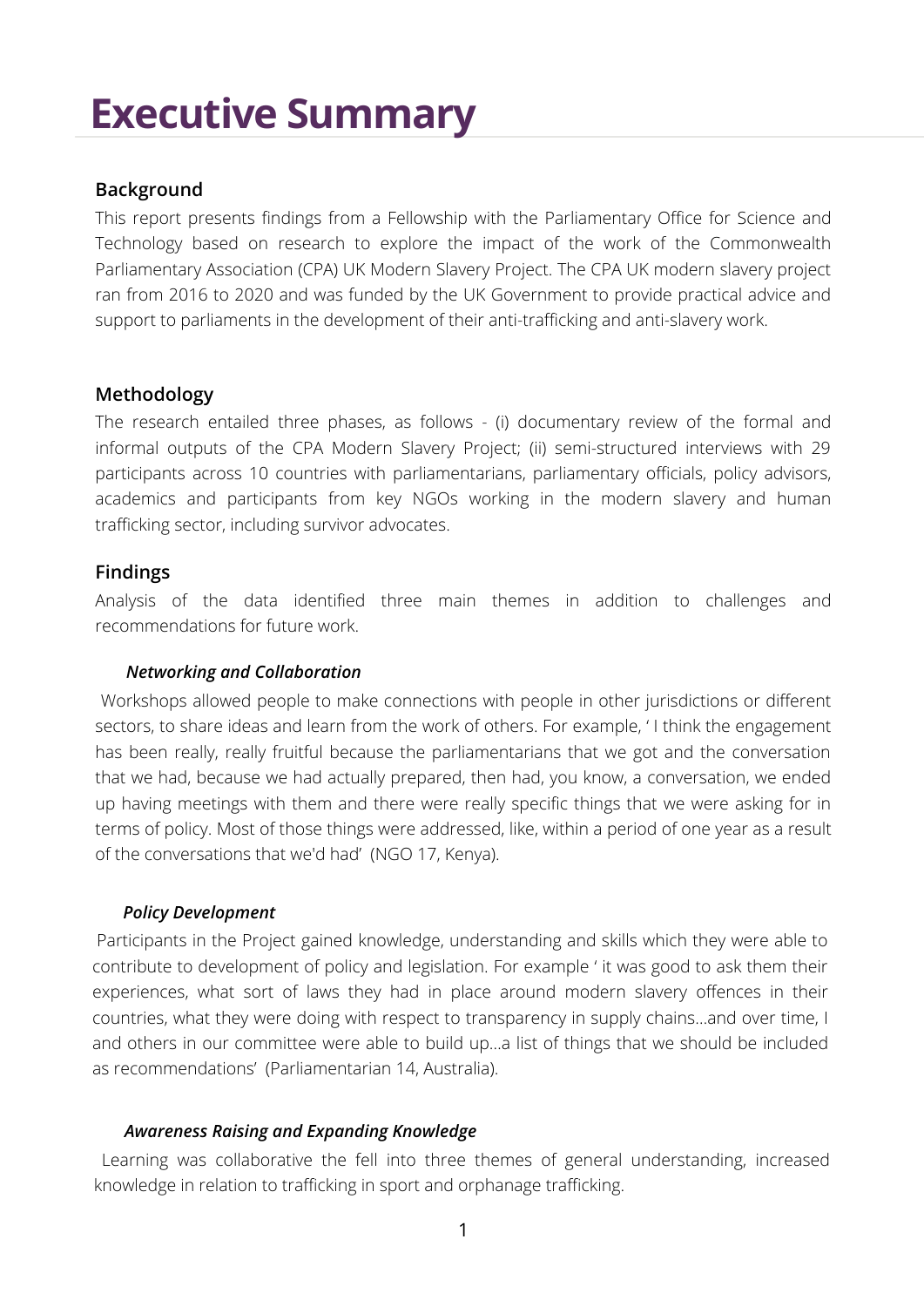### **Executive Summary**

#### **Challenges**

Throughout the documentary reviews and the interviews, challenges were identified including the role of champions and how to sustain work with changing personnel; competing national or local priorities for policy agenda; understanding the local context and the difficulty and importance of maintenance and follow-up work.

#### **Future Work**

Following the impact of the pandemic, many participants discussed the need to re-focus attention on trafficking, slavery and forced labour. Areas where participants would like to see future engagement concentrated were identified as corporate engagement; engagement in the Caribbean which acknowledges the diversity of the area, public awareness and legislative workshops; access to and sharing of data; increased involvement of criminal justice and border staff and a continued need to understand the problem in relation to cultural and countryspecific contexts.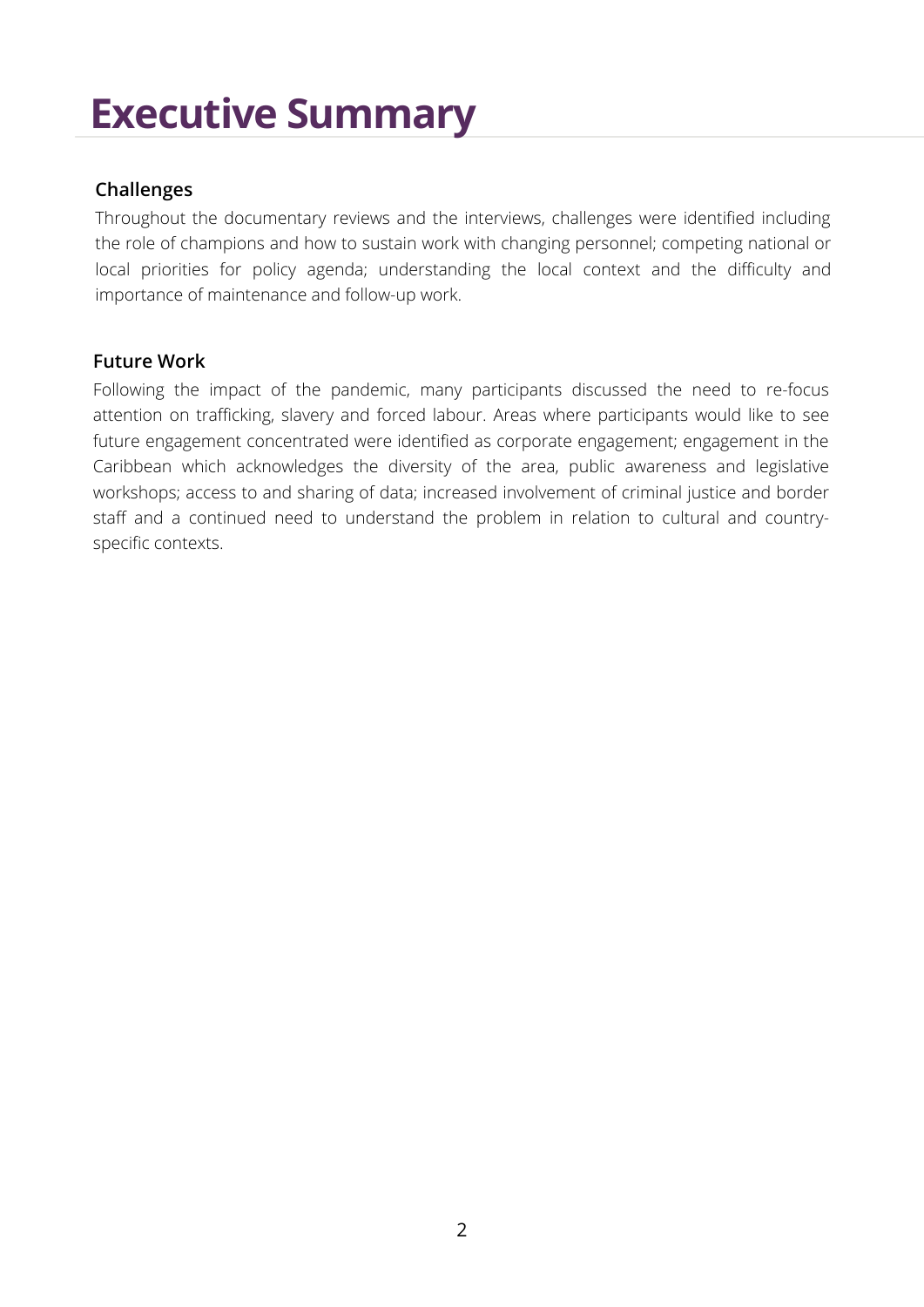# **1. Background**

This report presents findings from a Fellowship with the Parliamentary Office for Science and Technology based on research to explore the impact of the work of the Commonwealth Parliamentary Association (CPA) UK Modern Slavery Project. The research was funded by the University of Manchester Impact Acceleration Award. The work took place between April 2020 and April 2022, having been extended for 12 months because of the COVID 19 pandemic. The scope of the Fellowship was also widening to include forward-looking work.

The CPA UK [modern](https://www.uk-cpa.org/what-we-do/modern-slavery/) slavery project ran from 2016 to 2020 and was funded by the UK Government to provide practical advice and support to parliaments in the development of their anti-trafficking and anti-slavery work. Phase One of the project (2016-2018) focused on capacity building for the development, drafting, and enactment of legislation to tackle modern slavery, human trafficking and forced labour.

In 2018, the Home Office approved funding for Phase Two which built on the work and relationships established during Phase One and developed additional work in the Asia-Pacific region, particularly with Australia. In March 2020, an [e-handbook](https://www.uk-cpa.org/what-we-do/modern-slavery/e-handbook-legislating-against-modern-slavery-human-trafficking-forced-labour) was launched which provides guidance for parliamentarians and parliamentary officials on effectively legislating against modern slavery and human trafficking.

The aims and objectives of the CPA UK Modern Slavery Project phases were as follows:

#### **Phase One**

- Developing groups of empowered and informed parliamentarians
- Delivering two capacity-building workshops
- Supporting stronger legislation through 'legislative change strategies'
- Providing mentoring and bilateral support

#### **Phase Two**

- Empowering [parliamentarians](https://www.uk-cpa.org/what-we-do/modern-slavery/e-handbook-legislating-against-modern-slavery-human-trafficking-forced-labour) in advocating against modern slavery, human trafficking, forced labour at both parliamentary and constituency levels
- Supporting the design and/or [development](https://www.uk-cpa.org/what-we-do/modern-slavery/e-handbook-legislating-against-modern-slavery-human-trafficking-forced-labour) of the drafting and/or amendment of modern slavery, human trafficking and forced labour legislation with partner parliaments for the creation of stronger legislation
- Strengthening [parliamentarians'](https://www.uk-cpa.org/what-we-do/modern-slavery/e-handbook-legislating-against-modern-slavery-human-trafficking-forced-labour) and officials' skills and knowledge on strong and effective parliamentary committees, resulting in better oversight and scrutiny of the implementation of modern slavery, human trafficking and forced labour legislation.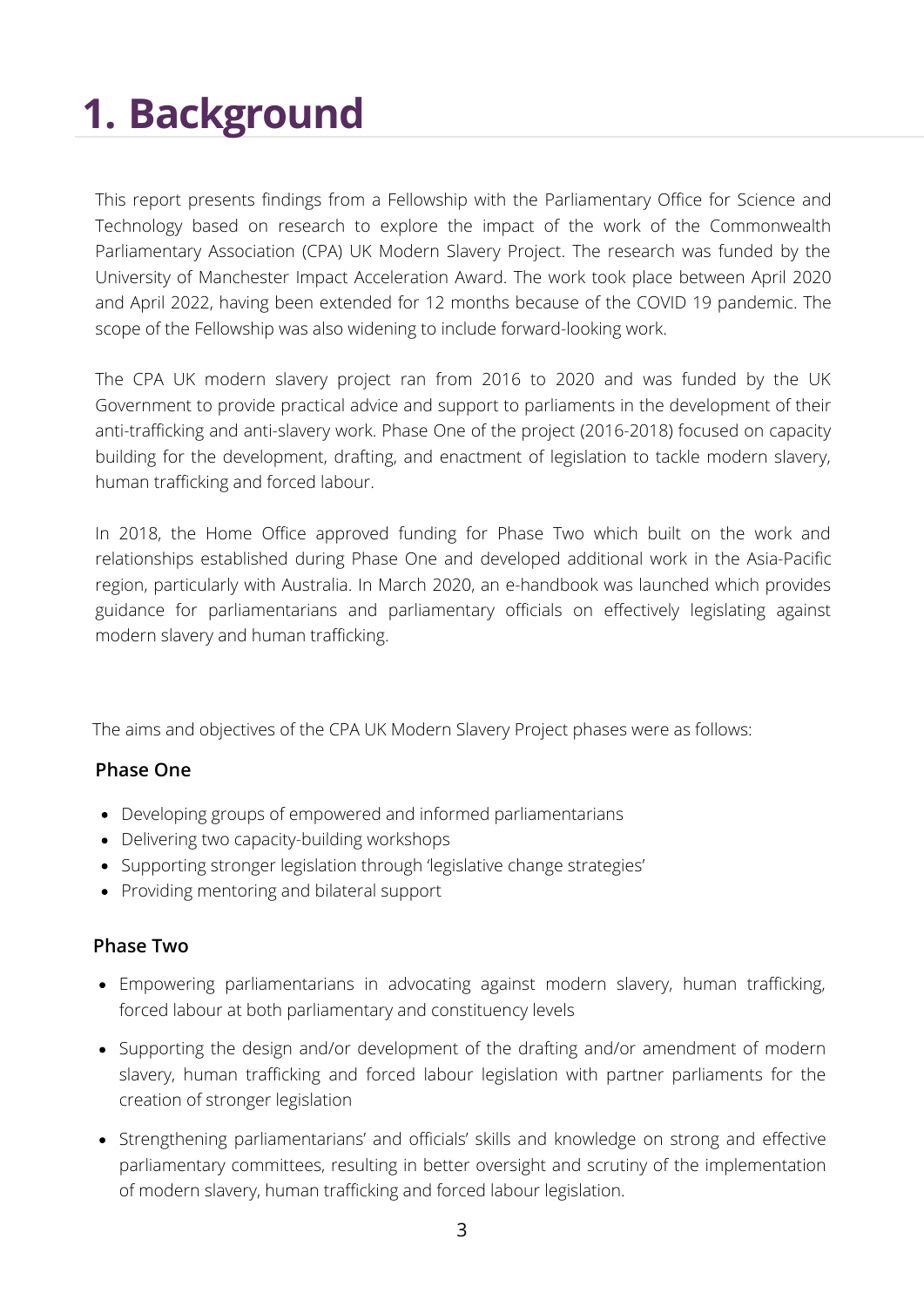# **2. Methodology**

The research was developed using an iterative approach, where the themes from earlier stages in the research informed those in later stages. The research entailed three main stages, detailed below.

The research was approved by the University of Manchester Ethics Research Committee in July 2020 and was developed in collaboration with the CPA UK staff.

#### **Stage One: Documentary Review**

During this stage, formal and informal outputs of the CPA UK Modern Slavery Project were reviewed. The aim of this stage was to systematically identify the expressed aims and objectives of the modern slavery project, details of work undertaken by the CPA UK team and any outputs and outcomes stemming from the project.

These were used to inform the context against which the data gathered during stage two were analysed.

#### **Stage Two: Semi-structured Interviews**

Interviews were conducted with 29 participants across 10 countries with parliamentarians, parliamentary officials, policy advisors, academics and participants from key NGOs working in the modern slavery and human trafficking sector, including survivor advocates.

All participants had taken part to varying extents in the CPA UK modern slavery project and were purposively recruited in consultation with the CPA UK team.

#### **Stage Two: Analysis and Reporting**

During this stage, the data were analysed against the themes identified in the documentary review and key findings identified with ongoing discussion with the CPA UK modern slavery team.

Preliminary results of the research were presented to the CPA UK Executive Committee and to the wider CPA UK team in November 2021.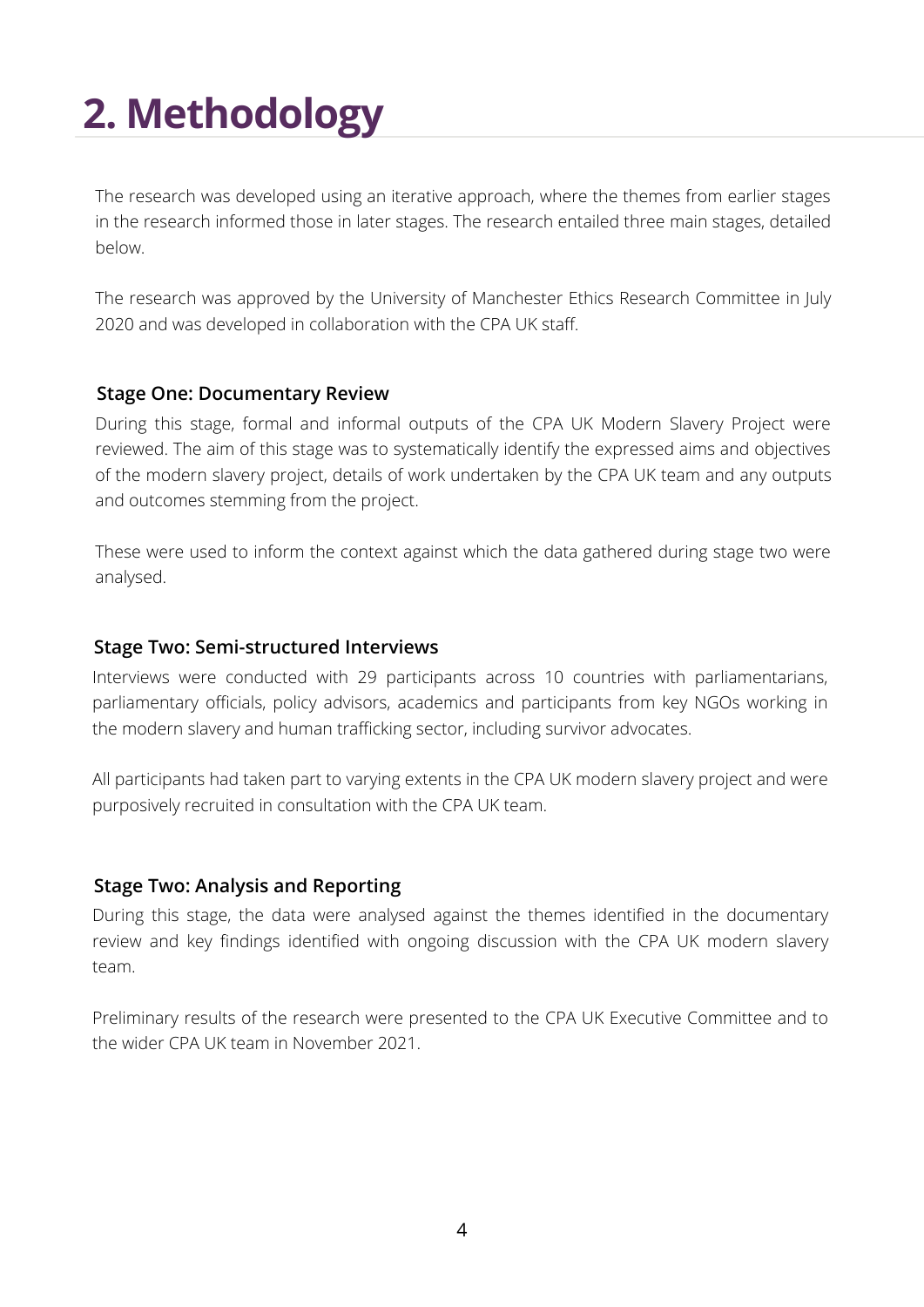Analysis of the data identified three main themes relating to the impact of the CPA UK Modern Slavery Project.

### **3.1 NETWORKING AND COLLABORATION**

Across all interviews, participants found value in the in-person workshops and events, which allowed people to meet and spend productive time together in both formal and informal settings and to make connections that they might not otherwise have had. The creation of these networks was a key objective of Phase One of the project and many of these relationships were still active at the time of the interview and were feeding into participants' ongoing anti-trafficking and anti-slavery work.

While participants still found value in online events that they had attended during COVID, some commented that the informal spaces where useful discussions develop are hard to replicate in an online environment.

*''I found that the workshops are really helpful in terms of actually raising awareness, particularly if you find champions within those set of parliamentarians'*

**NGO 1, UK**

*'The networking and exchanging information and experiences about legislation allowed us to 'stand on each other's shoulders'*

**Parliamentarian 5, UK**

*'I was really struck by how the team made me feel included…I really appreciated the fact that, for example, we would have evaluation meetings after each day'*

**Parliamentary Official 3, UK**

As a result of attending events during Phase One, one participant had created a new workstream focused on Commonwealth countries with contacts established through the project, taking the opportunity to leverage the networks established at the events.

One NGO recruited someone who they had met through a CPA UK event. Another NGO explained that they were able to access parliamentarians in ways that they would not otherwise have done: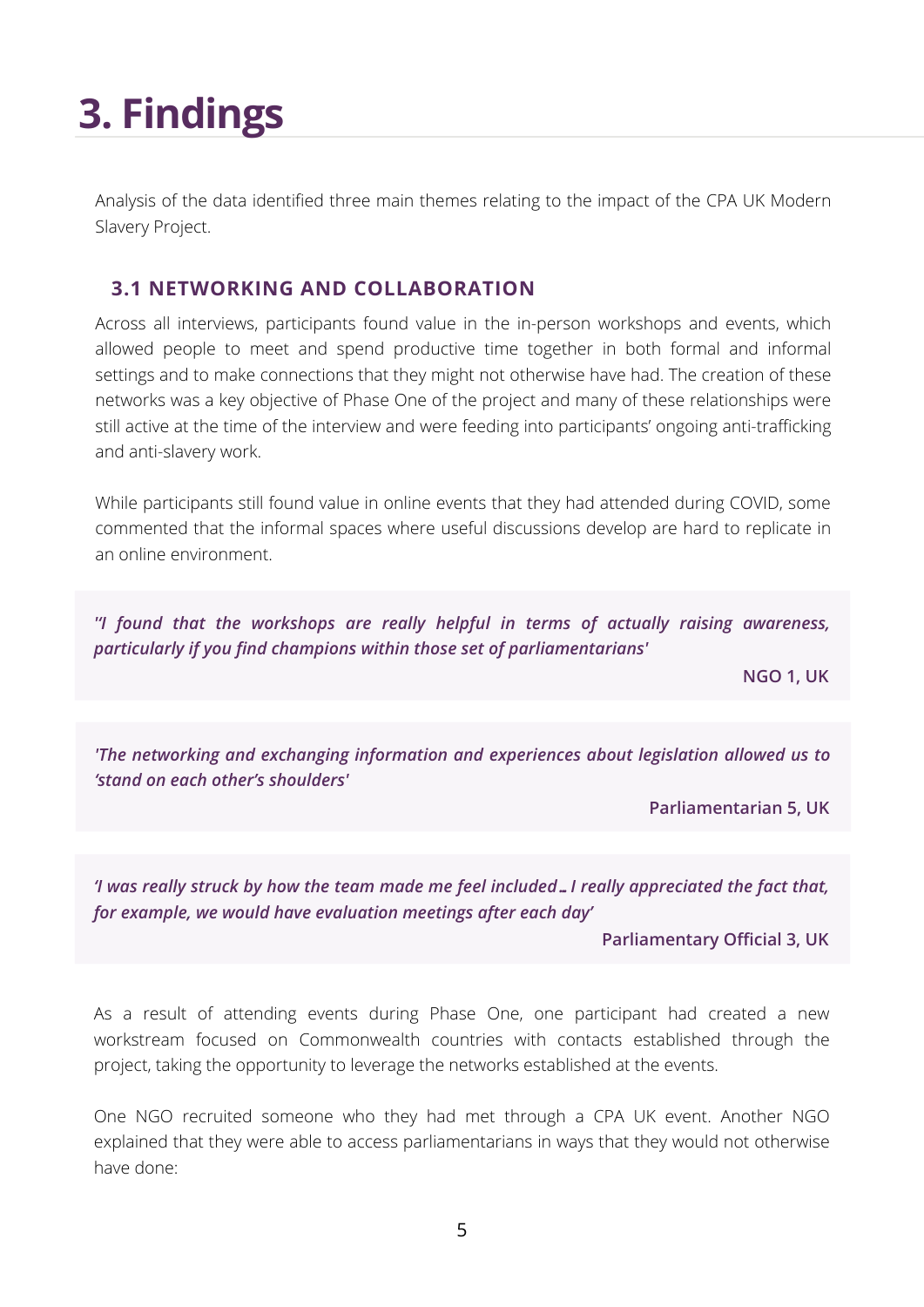*'I think the engagement has been really, really fruitful because the parliamentarians that we got and the conversation that we had, because we had actually prepared, then had, you know, a conversation, we ended up having meetings with them and there were really specific things that we were asking for in terms of policy. Most of those things were addressed, like, within a* period of one year as a result of the conversations that we'd had. So I think, yeah, it was really *good'*

**NGO 17, Kenya**

#### **3.2 POLICY DEVELOPMENT**

Gaining knowledge, understanding and practical skills to assist with the development of human trafficking, modern slavery and forced labour legislation was a key objective of the modern slavery project and one that was reflected by participants.

The main area where significant policy development was achieved was in relation to the Australian legislation, as outlined in the following two quotes. The ability to learn from the experiences of parliamentarians and civil society across the world provided knowledge and understanding to inform the development of Australian legislation, particularly regarding transparency provisions and orphanage trafficking.

*'When I went to the UK, it was really good to meet with UK parliamentarians, also parliamentarians from around the world…it was good to ask them their experiences, what sort of laws they had in place around modern slavery offences in their countries, what they were doing with respect to transparency in supply chains…and over time, I and others in our committee were able to build up a list of things that we should be included as recommendations'*

**Parliamentarian 14, Australia**

*'Being able to 'ask them their experiences, what sort of laws they had in place…what they were doing with respect to TISC [Transparency in the Supply Chain] fed into the development of national legislation'*

**Parliamentarian 14, Australia**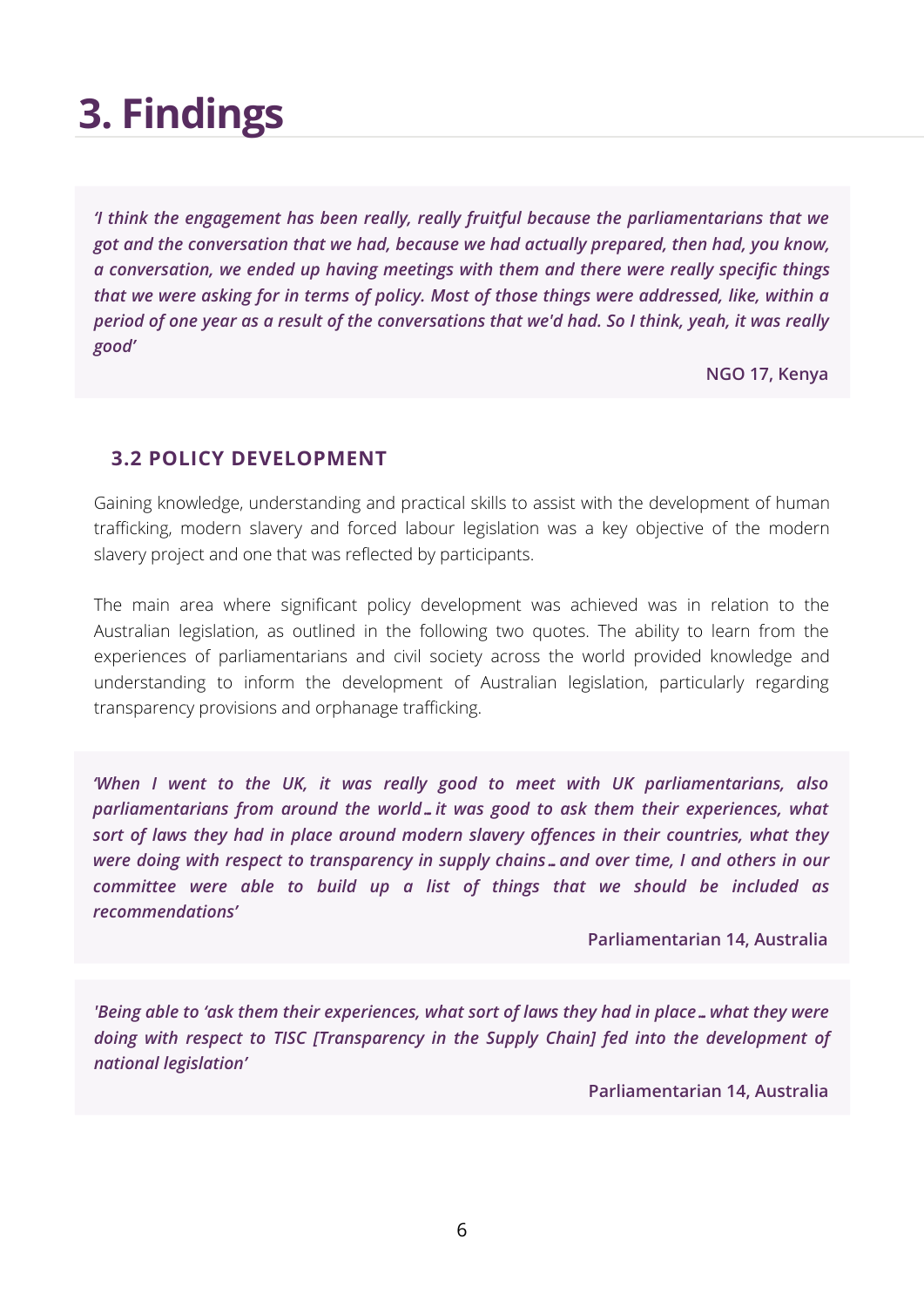*'It was through the CPA workshops that I began to see more clearly what needed to be done, the role Australia could play in it, and the unique role the Commonwealth plays in bringing nations together to fight this insidious transnational crime. It is the perfect forum for us all to work together with governments, businesses, and organisations in many nations. As an Australian Senator, I returned home and learnt more about this issue, raised public awareness, then lobbied my colleagues and worked with a range of NGOs to build a case for Australia to take action. As part of my advocacy, I had orphanage tourism and orphanage trafficking included for examination as part of the Parliamentary Inquiry into Establishing a Modern Slavery Act in Australia, an Inquiry I was so proud to sponsor and participate in*

**Parliamentarian 29, Australia**

Parliamentarians from Bangladesh, Kenya, Nigeria, and Pakistan gained knowledge from workshops and collaboration with other participants that contributed to local and regional projects in their home countries as well as informing specific nuances of legislation.

### *'The trainings have armed me with skills and understanding that have helped my contribution to strengthening our domestic laws on modern slavery and child trafficking act'*

**Parliamentarian 11, Kenya**

After engagement with the CPA UK modern slavery project, one Nigerian parliamentarian decided to focus on domestic servitude, forced labour, and child marriage in the south of Nigeria. He initiated an awareness-raising campaign to address the role of the 'traditional space' in facilitating trafficking and slavery, collaborating with local community leaders to develop trust with rural populations and translating materials into language appropriate for that area. Through this work, he has been able to work with parents to understand the challenges they face in financially providing for their families and having options to send children to school rather than sending them away to earn money.

Through involvement with the project, four parliamentarians were 'designated as parliamentary champions' in Nigeria. In this role...

*'...we were able to widen the number of parliamentarians who are committed to this issue because to get this passed through the parliament, we needed to be able to ensure that at least not less than 50% of members get committed to that'*

**Parliamentarian 8, Nigeria**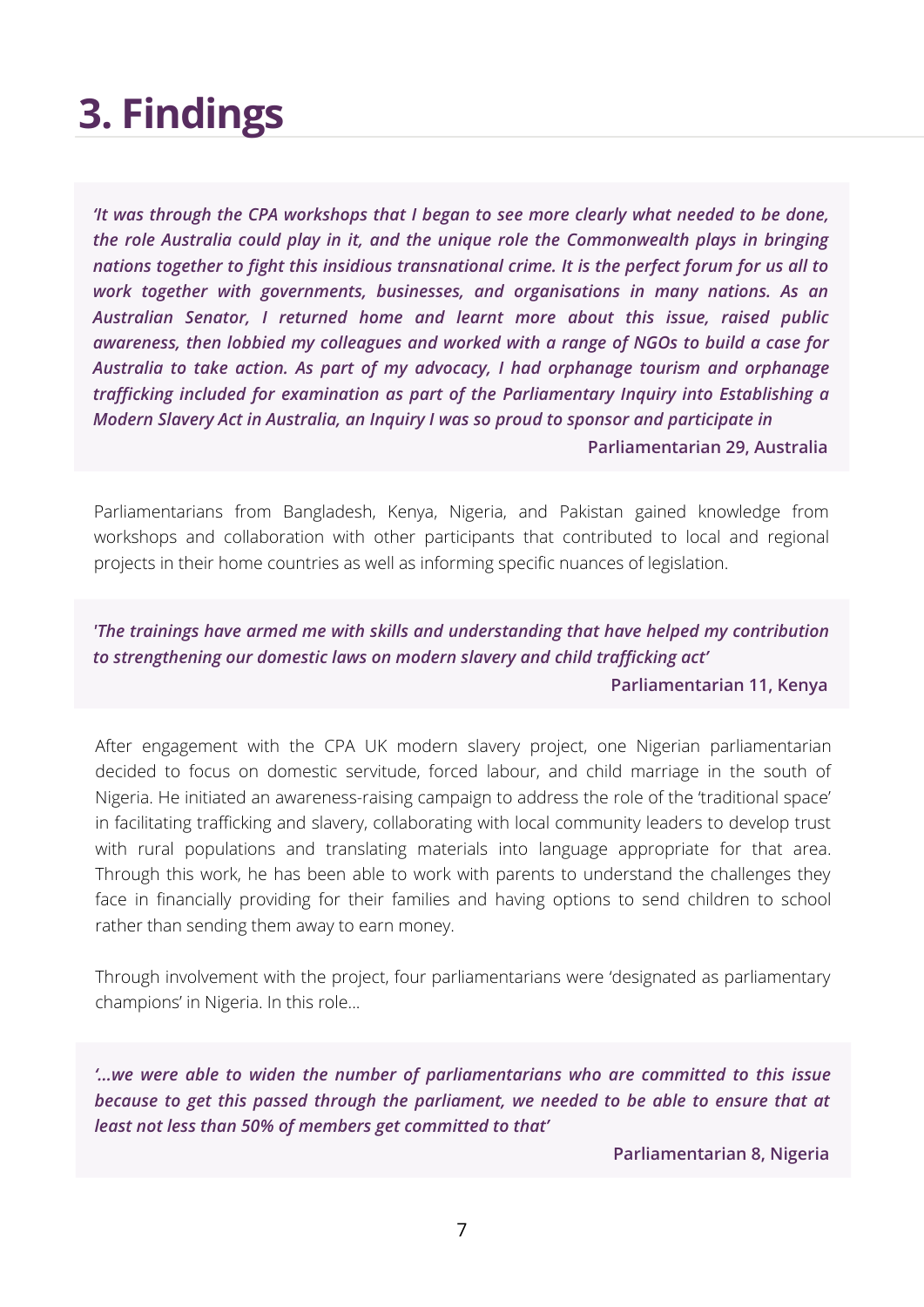*'I attended sessions, they gave us awareness on, about legislation and how to go about it. So* that's where I learned. I came back, I went to our laws..., I noticed flaws, I drafted a new act. I *brought a new act and today, it is finally passed'*

**Parliamentarian 9, Pakistan**

*'As a result of that training, the parliamentarians from Bangladesh were interested in getting additional support on legislation on the...on anti-trafficking federal law. And so I then continued engagement with them to figure out exactly what some of the issues were with the… current law, and then drafted some, some legislation to see how we could potentially close some of the gaps in that'*

**NGO 19, Bangladesh**

### **3.3 AWARENESS RAISING AND EXPANDING KNOWLEDGE - CREATING NEW PERSPECTIVES**

Throughout most interviews, participants talked about the increased awareness of trafficking, slavery, and forced labour that they had gained during project events. The learning was collaborative, a result of spending time together and discussing experiences as well stemming from the formal inputs of the project. The awareness fell into three themes of general understanding and increased knowledge, trafficking in sport and orphanage trafficking, the latter two some participants identified as areas they knew little or nothing about prior to the project workshops.

#### **3.3.1 GENERAL AWARENESS RAISING AND UNDERSTANDING**

Engaging with parliamentarians from other countries enabled participants to develop a...

*'...clearer insight into what their understanding, what their perspectives are' and to 'incorporate that into my own...deliveries'*

**NGO 2, Kenya**

*'By virtue of, you know, going to the UK on a pretty regular basis and…interacting with prosecutors who prosecute trafficking in persons cases, I was able to bring that experience and knowledge to Bangladesh'*

**NGO 21, Bangladesh**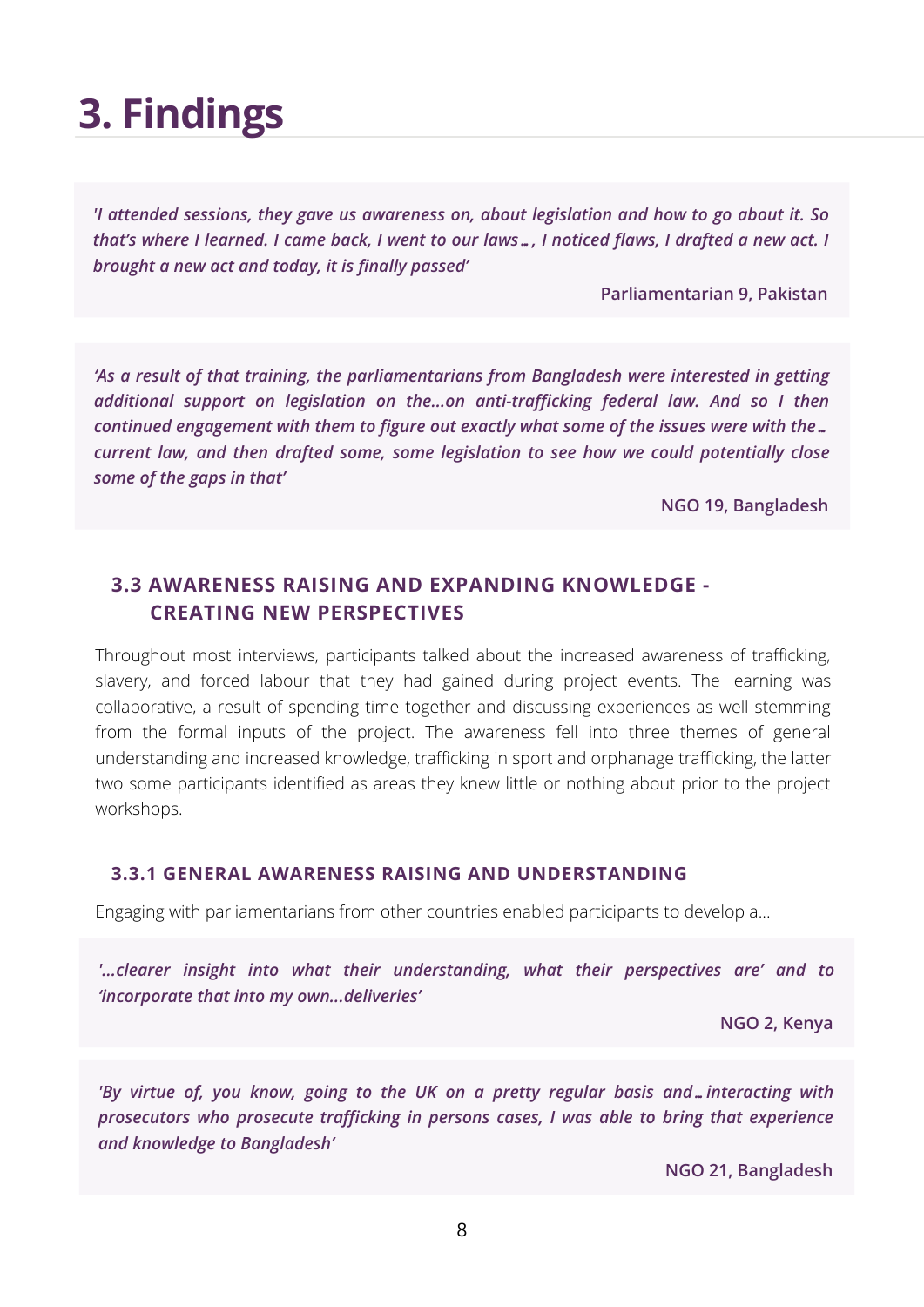*'The trainings have armed me with skills and understanding that have helped my contribution to strengthening our domestic laws on modern slavery and child trafficking act. I have gained knowledge on drafting and implementing effective legislation against modern slavery. I have consequently educated our people and those around us on vital steps to ensure victims are not forgotten'*

**Parliamentarian 11, Kenya**

Participation in the project events was equally valuable for UK parliamentarians and is particularly relevant in the context of understanding the wider context that facilitates slavery, trafficking and forced labour. Engaging with parliamentarians and representatives from other jurisdictions encouraged parliamentarians to reflect on the UK legislation and their role in furthering the domestic agenda.

The value of visiting other countries taught parliamentarians about the reality of trafficking and slavery and about 'hurdles to enforcement' (Parliamentarian 5, UK).

*'We picked up information about how they were dealing with it, which we then were looking to transpose back in the UK context'*

**Parliamentarian 7, UK**

#### **3.3.2 ORPHANAGE TRAFFICKING**

Several participants discussed the impact that learning about orphanage trafficking had on their work, highlighting the role of the CPA UK project in creating awareness of this activity and impetus to focus work in this area.

*'I never had an understanding in my wildest imagination that child, children's institutions would be used as a hub for trafficking. Now, we've seen situations where people from these institutions, we call them orphanages in Nigeria. These orphanage homes, you keep children in, in perpetual poverty or impoverished states for the purpose of attracting benefits '*

**Parliamentarian 6, Nigeria**

One participant reflected that she had 'learnt a lot…through being in the CPA workshops and just about priorities in different countries' which led to focused work on orphanage trafficking due to the relationship they had made at the CPA UK workshop.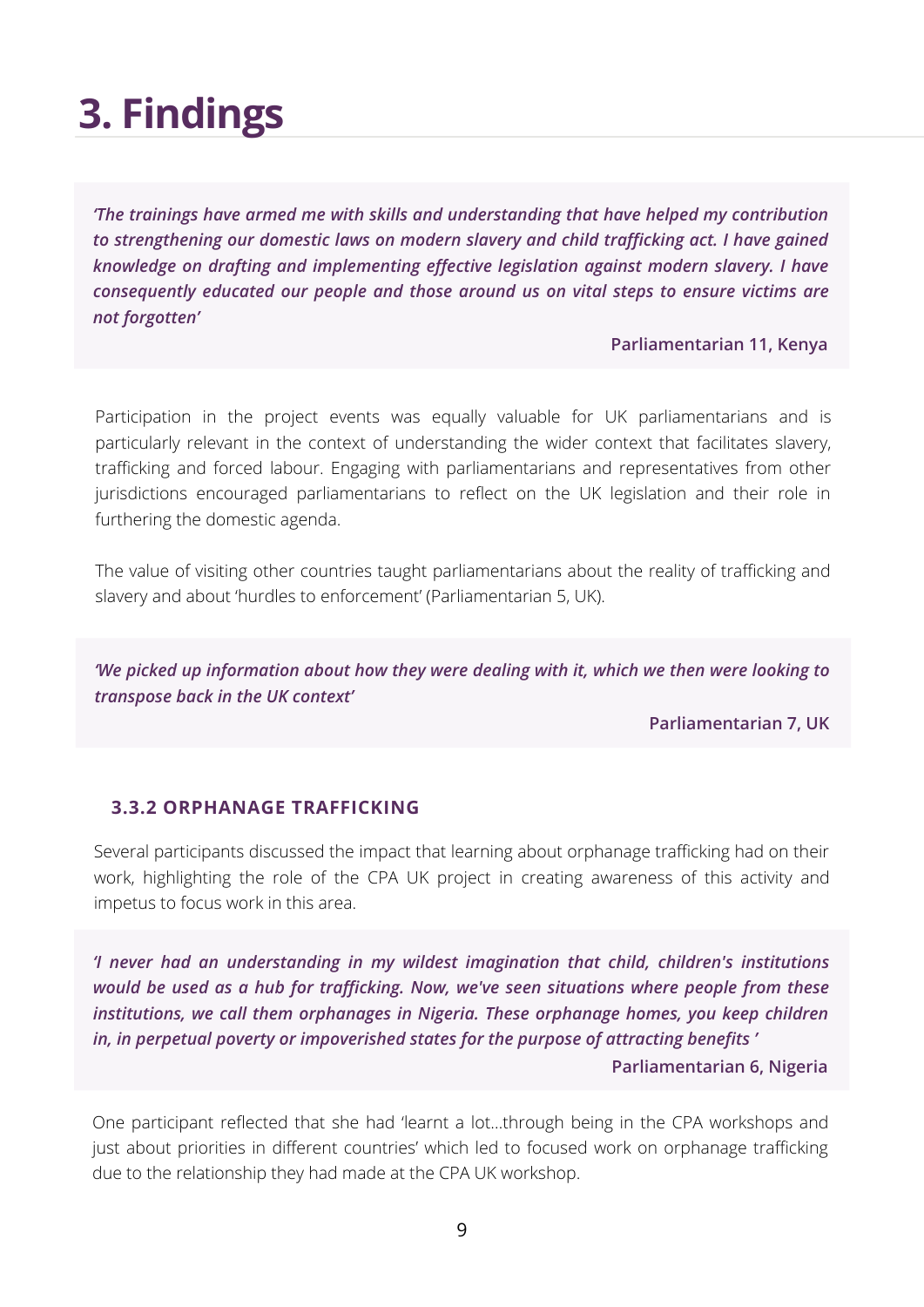*'They're probably one of the only platforms and organisations that has, and it really helped lift* that issue and give it some authority, which it needed cos it, it was kind of a silent crisis. Like, *you know, thousands and thousands of kids involved in that and not much is known about it at all. So having those sort of platforms, like the CPA's, is really, really important'*

**NGO 10, UK**

#### **3.3.3 TRAFFICKING IN SPORT**

Similarly, several participants gained knowledge and understanding about trafficking in sport, most notably in athletics and football which led to their engagement with local communities to understand how misconceptions and misinformation about pathways into sport can lead to victimisation of individuals who leave their countries of origin to take part in sport but are subsequently left, undocumented and with no funds to travel home.

*'After attending the trainings by the CPA, I got the urge to organise a regional sporting event in my area, which attracted over 100 soccer clubs, under the theme stop football trafficking'* **Parliamentarian 11, Kenya**

*'I found this engagement with the parliamentarians very, very useful and, I think I would say, even impactful' as the NGO was involved in an organised sporting event that was spurred by participation in the CPA workshop 'we were also, you know, requested by an MP…to help her draft what was to be, you know, something that she could present on the floor of parliament'* **NGO 13, UK/Africa/Caribbean**

One UK parliamentarian explained how the workshops and visited to other jurisdictions had given her invaluable experience that she was able to utilise when working with corporations to talk about modern slavery in their supply chains –

'I can say to brands, "I've seen this, I've spoken to these people," and for me, that - you know, *that is really sort of part of my core really, you know, to have that passion and commitment* which says, "I can't, I can't tolerate this.I cannot live with this, so what are you going to do *about it? Because you shouldn't be able to live with it either." So it's just about having, having had that, that experience'*

**Parliamentarian 18, UK**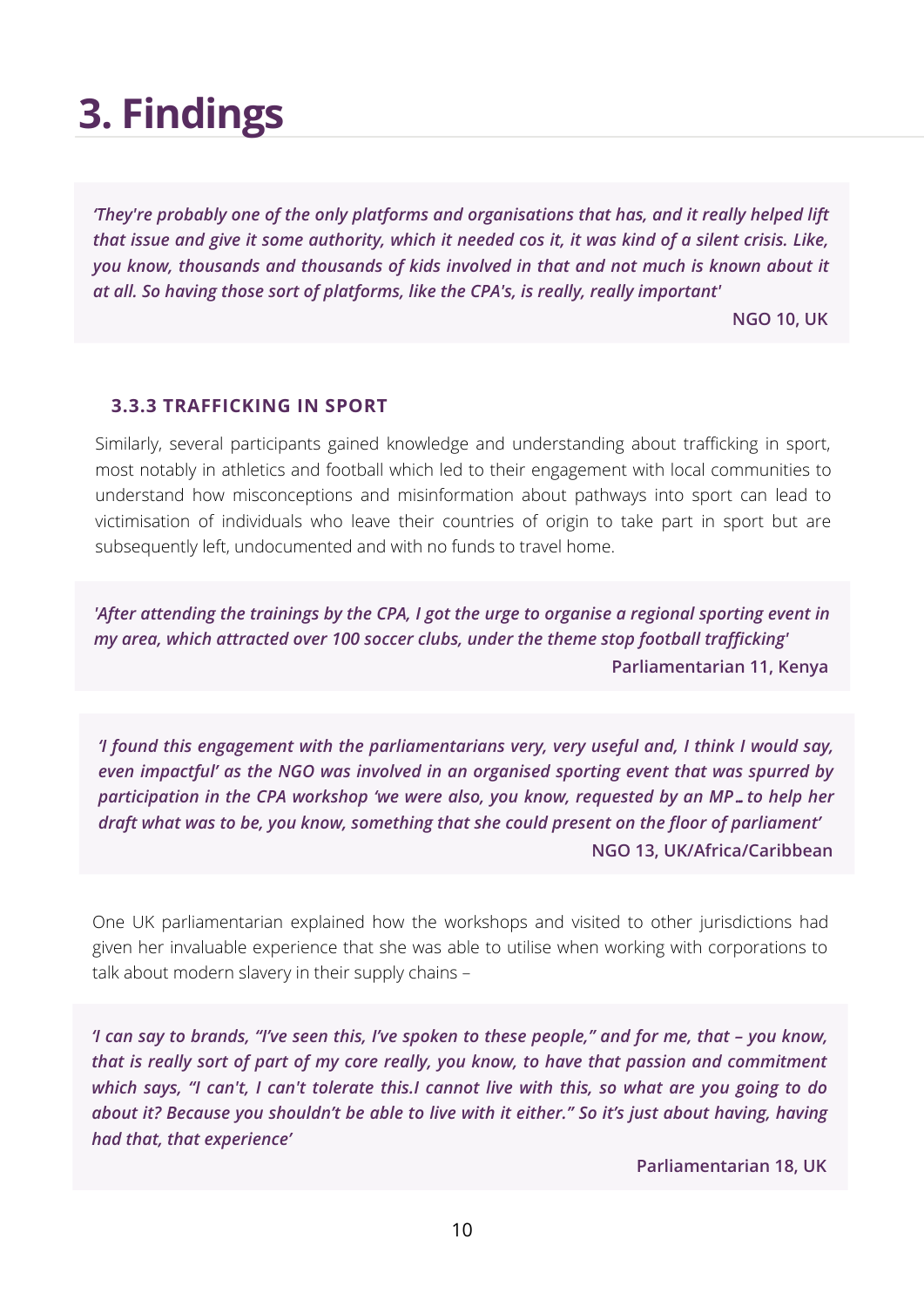The documentary reviews indicated some key challenges or areas for development with the project work, summarised below.

- A lack of resources available for anti-trafficking and anti-slavery work can mean that there are significant differences between plans at the policy level and practical implementation. The ability to identify these local and regional contexts can assist [parliamentarians](https://www.uk-cpa.org/what-we-do/modern-slavery/e-handbook-legislating-against-modern-slavery-human-trafficking-forced-labour) in understanding and highlighting areas for change.
- Sensitivities in relation to language and terminology can impact to varying degrees. The association between modern slavery and the transatlantic slave trade created difficulties for some participants (also reflected in academic literature). 'During the first six months, international [parliamentarians](https://www.uk-cpa.org/what-we-do/modern-slavery/e-handbook-legislating-against-modern-slavery-human-trafficking-forced-labour) highlighted that 'modern slavery' is not commonly understood and can even be deemed as offensive. As a result, CPA UK adopted the UN's phrase of 'modern slavery, human trafficking, forced labour' (Phase One Project completion report final, p.9).
- Phase One highlighted that some countries requested 'support to strengthen [implementation,](https://www.uk-cpa.org/what-we-do/modern-slavery/e-handbook-legislating-against-modern-slavery-human-trafficking-forced-labour) rather than amending legislation' (Phase One Project completion report final, p.9) which was incorporated into phase 2. Several participants discussed legislative development, outlined in section 3.2 above. Participants also mentioned issues with implementation, based on local features of communities and discrepancies between national legislature and local practice, which impacted implementation, see section \* below.

The interviews reflected these challenges and provided further detail about local contexts and how these impact anti-trafficking and anti-slavery resources and capacity. Several participants discussed their perspective on the language, acknowledging the difficulties with terminology and historic associations alongside a pragmatic acknowledgment of using terminology with which all participants are familiar and comfortable.

### **4.1 RESOURCES AND BARRIERS TO ANTI-TRAFFICKING AND ANTI-SLAVERY WORK**

#### **4.1.1 THE ROLE OF CHAMPIONS**

During Phase One of the project, it was identified that elections, resultant changes to personnel and the priority afforded to modern slavery can pose a risk to momentum for ongoing work. Whilst the role of champions is important to advance human trafficking and modern slavery on policy agendas, and to maintain momentum for action, depending on an individual is risky.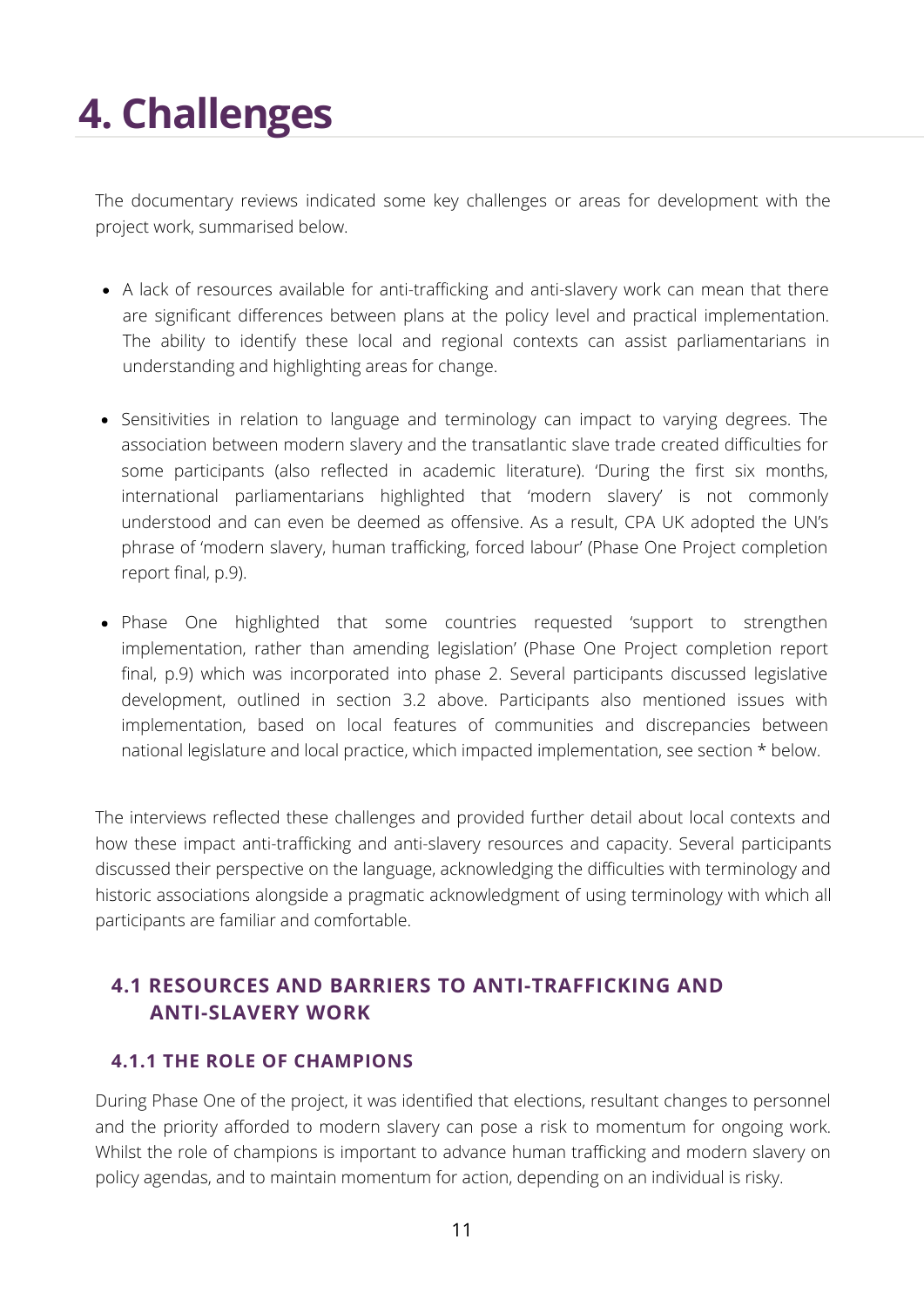To mitigate this, participants viewed as important project outcomes that embed action in the policy agenda.

#### **4.1.2 COMPETING PRIORITIES**

Some parliamentarians both within and outside the UK discussed the problem of maintaining interest or prioritising modern slavery and human trafficking when there are competing national priorities and the importance of balancing these locally with the needs of their constituency or region.

In encouraging constituents to engage with these issues, one participant explained the importance of identifying the 'wider social cost' and the specific impact that this might have on an area (Parliamentarian 7, UK).

### **4.2 LOCAL AND CULTURAL SPECIFICITY**

The balance between providing support with national policy and legislative development and identifying local or regional issues was identified in the Phase One report, as above, and by several participants.

The project was not intended to support the implementation of legislation although, as above in relation to the development of local and regional events, it did have an impact at the level of implementation and practical application. In discussing the balance between legislative development and implementation, many participants reflected on the local and cultural contexts within which they work, and the impact of this on anti-trafficking and anti-slavery work.

Whether or not a representative of a jurisdiction needed support regarding policy development or implementation varied depending on the stage of legislative development. For example, a Nigerian parliamentarian explained 'we have the legislations and they are well documented but how best can we implement the legislations to bring this issue to fruition' (Parliamentarian 6, Nigeria).

The regional and local contexts are key here and vary depending on local law enforcement practices, the local economies and markets and the presence or absence of NGOs with an ability to engage with parliamentarians and policy makers. To mitigate this, Nigerian participants highlighted the need to identify and collaborate with local community organisations, local police and to consider how national legislative frameworks operate in these areas.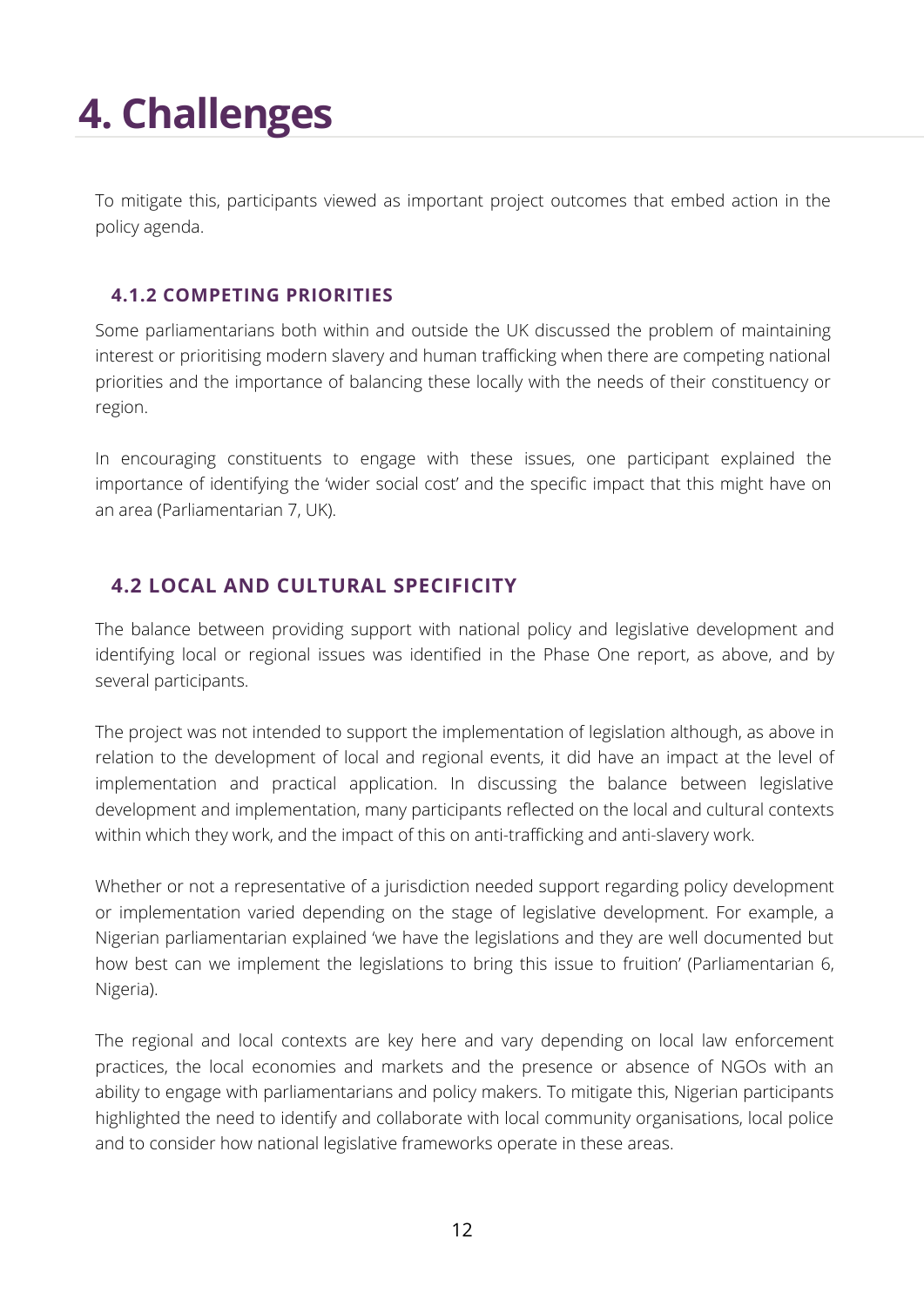Further issues of implementation were highlighted by several participants who identified that although national legal frameworks existed, there were discrepancies between national laws and how these laws are actioned locally depending on local corruption, local practice, the need for training at local levels and how the problem varies regionally, across jurisdictions.

However, other participants appreciated the wider focus, explaining that it is very difficult to focus on implementation as the experiences are too specific and too broad. There can be a temptation for legislative models to be adopted or transferred to other jurisdictions but 'there is no particular reason why the same answer should apply to everyone' (Parliamentary Official 4, UK).

Alongside acknowledgment of a more general, national approach, other participants highlighted the need for approaches that recognised the cultural context within which exploitation can occur and other inequalities in some jurisdictions, which can compound exploitation. The importance of cultural specificity was also identified by the CPA UK throughout the project (Phase One and Phase Two reports).

Some participants identified that having very focused workshops on understanding the intersections of legislation that impact trafficking, slavery, and forced labour would be useful, for example, around violence against women and girls, gender equality, and forced marriage. As an example, one participant discussed the role of the first-born girl in Kenya and how this might lead to exploitation in order to highlight the importance of a parliamentarian being able to locate any legislative discussions within a local context.

*'One of the greatest challenges around raising awareness is about working through those traditional social and cultural norms'*

*...the firstborn girl, you know, the pressures that are put on her, the expectations of her in terms of being able to get employment, to be able to provide for her siblings, to pay their school fees, to build a house for mum, and then suddenly this opportunity arises that she can* go to another country, she can work in a hotel, she's gonna - you know - either cook or she's *gonna, even be sort of a housemaid or something and how that feels for her, how that feels for the family and how that feels for the community. And, sensitively, people will see that as a blessing from God. You know, their faith is really what sort of protects them and defines their perspectives on things...*

They can relate to it. They can almost walk through that - It's called a Harambee, which is a *fundraiser. So, you know, even the community would have a ...*

#### *Continued*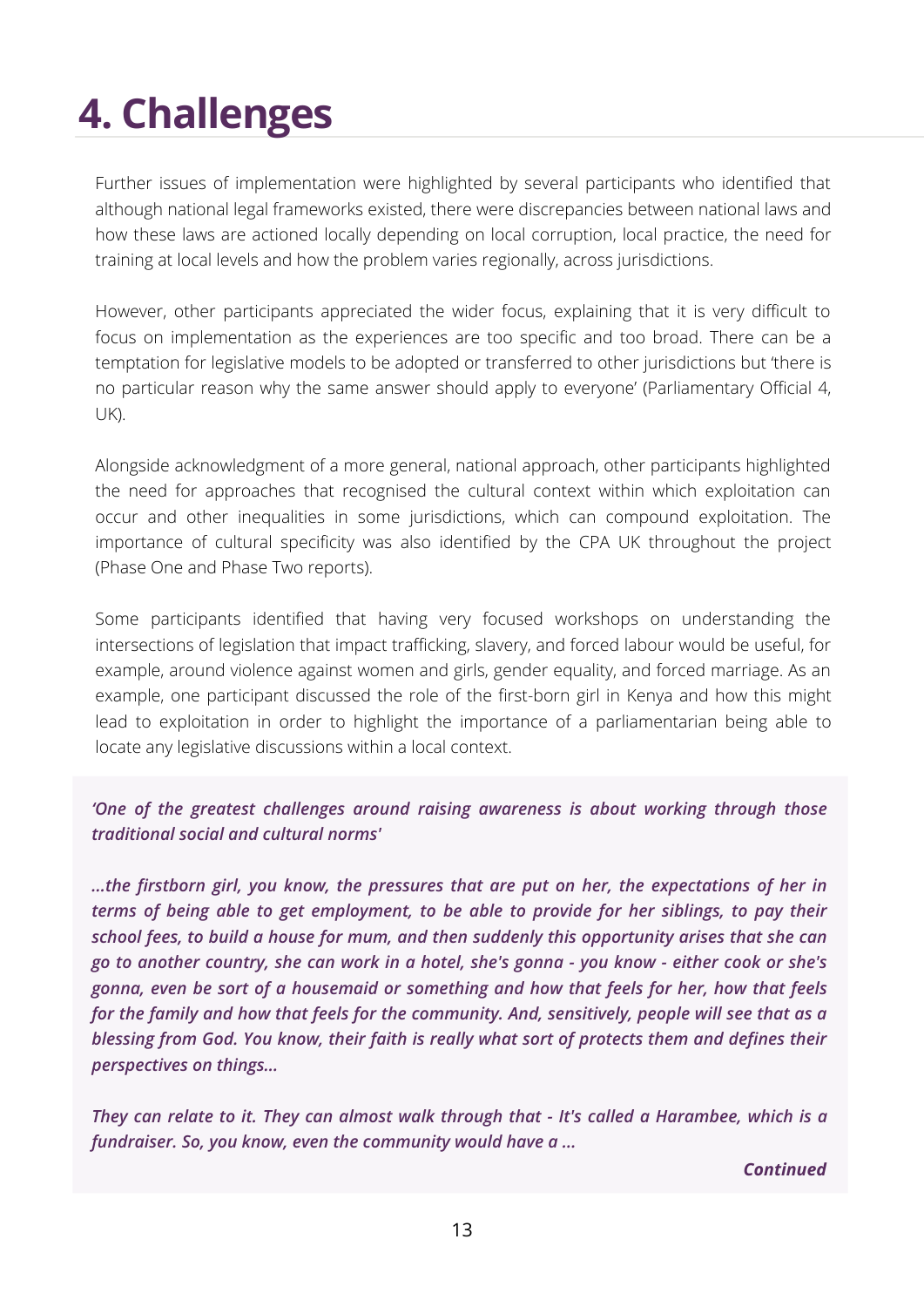Harambee so that they could pay for her passport and all of these things, and then be able to say that, and how many of the family would go to the airport and see her off? And then this *what happens.*

*So I find that being able to do that is an effective way of really raising awareness amongst parliamentarians.' (NGO, 2, Kenya).*

**NGO 2, Kenya**

Considering structural inequalities can also help to provide context. A Pakistani participant felt that anti-trafficking and anti-slavery work also needs to be contextualised within an understanding of women's 'economic empowerment' to address gender inequalities that can lead to women being exploited, particularly in home working situations (Parliamentarian 9, Pakistan).

NGOs were viewed as important in providing information that official authorities may not be as aware and many participants reflected that the involvement of NGOs and survivor advocates was a very positive and beneficial part of the CPA UK project. However, this can pose difficult decisions for NGOs, as one participant reflected:

*'NGOs need to consider whether they are 'part of the system or advocating against it and it's a bit of a tricky balance'*

**NGO 1, UK**

Thus, providing space for these discussions was viewed as valuable from both NGO and official perspectives.

The context within which the NGO is working is also important and depends on the extent to which there is parliamentary interest initially:

*'If the committee isn't already interested, having a meeting about [modern slavery] can be interesting but it's not necessarily going to lead to anything...unless appetite is already there and so in that context, there is a need to manage expectations around what can be achieved in parliament and what can be achieved in a select committee'*

**Parliamentary Official 3, UK**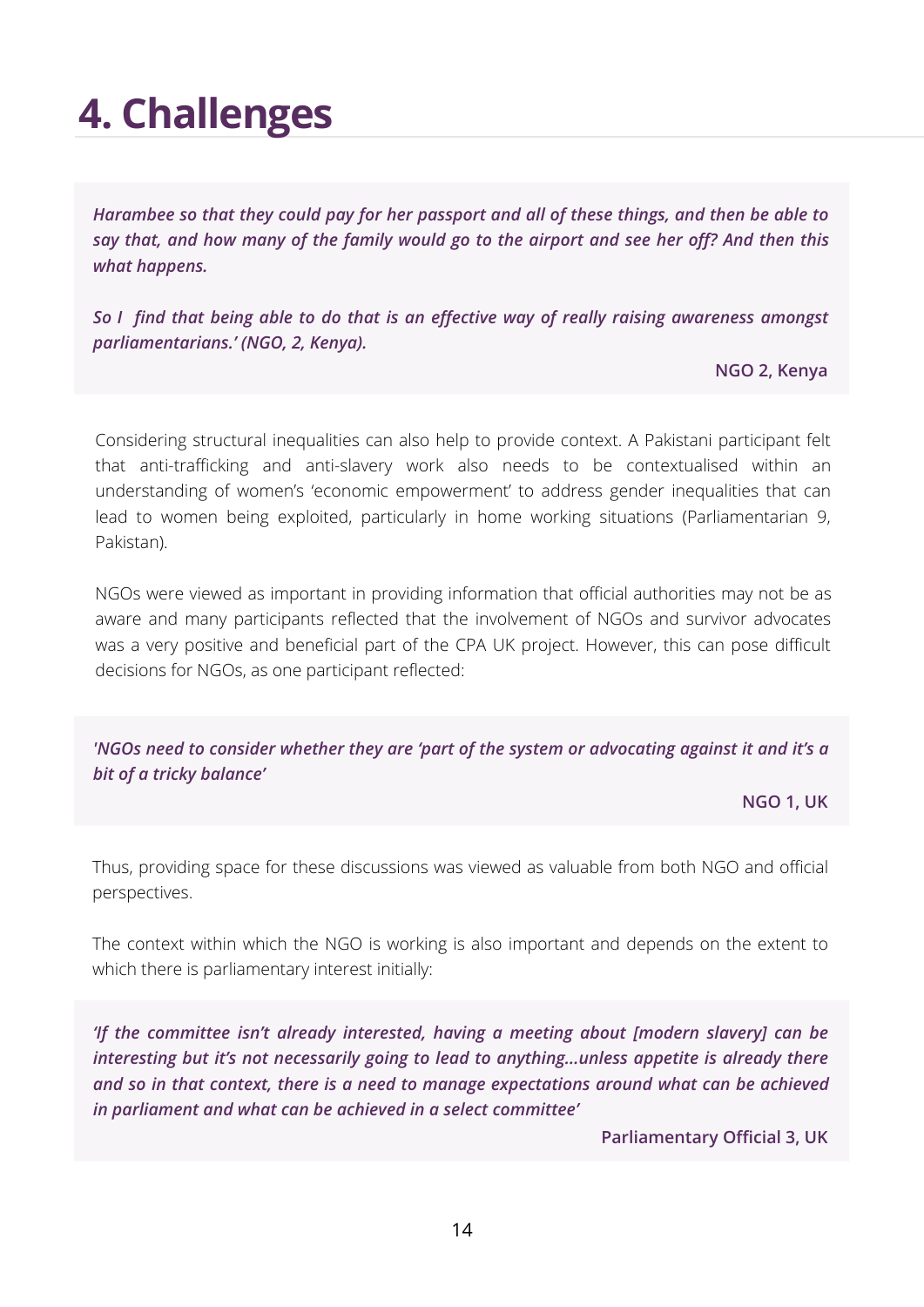The changes likely to be made following workshops are 'small, incremental gains that are actually going to be possible rather than everyone immediately putting modern slavery to the top of their agenda' (ibid.) and thus, managing expectations of all parties is important.

### **4.3 FOLLOW UP AND CONTINUED ENGAGEMENT TO MAINTAIN ACTION**

As a bounded and time-limited project, many participants recognised that ongoing support and maintenance are challenging, particularly in places where resources are minimal and there are many competing policy agenda items.

Legislative change is a lengthy process and participants felt that longer-term support and engagement would be beneficial - 'more time sustained over a longer period' (Parliamentarian 5, UK) - whilst recognising the financial and practical constraints.

*'But I think one of the issues that we're missing in many of these developing countries is just the continued, consistent engagement, right? But obviously programmes, you know, like, like this, you know, have a lifespan, and so it's hard to, to stay engaged, even after the conclusion* of the programme, just because there's no funding, right, for it. So I think it's, it's one of the *things that I would've liked to have seen, you know, even after our programmes come to an end, but there's not really any way to do that unless you're able to get additional funding to keep it going'*

**NGO 19, Bangladesh**

"... in talking to some of the MPs, there was definitely - I got the feeling they were inspired to do." *more. Whether that actually led to action, I don't know, because it's not the sort of thing you get feedback on'*

**Parliamentary Official 4, UK**

To some extent it has been possible to capture the actions that led from engagement with the project in the current research. However, it remains difficult to disentangle outcomes of one project from another alongside the difficulty for participants of recalling events from up to four years prior.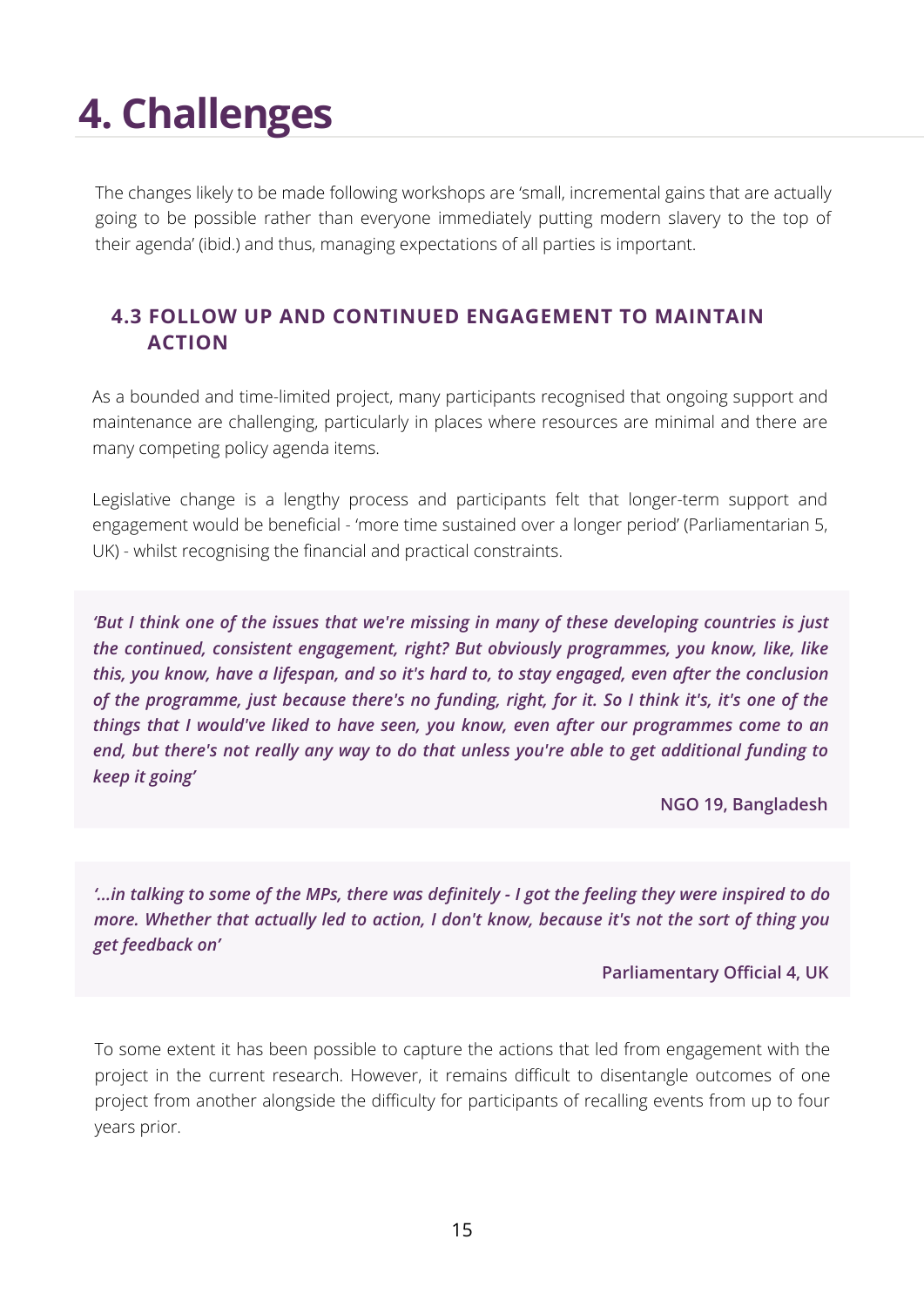## **5. Future Work and Recommendations**

Participants were asked about the opportunities for future engagement with the CPA UK and how the CPA UK could support them in their future work. Many made more general recommendations, detailed below in section 5.3 and specific themes for future work were focused around corporate engagement and work in the Caribbean.

Many participants reflected on the impact of the pandemic and the importance of rebuilding their work and a national focus on trafficking and slavery after these issues had garnered less attention during the last two years.

All expressed the willingness to work with the CPA UK again and saw value in the collaboration. Many participants struggled to identify ways in which their engagement with the CPA UK could be improved and identified the following general strengths of the project:

- The convening power of the CPA UK created greater collaboration between [parliamentarians](https://www.uk-cpa.org/what-we-do/modern-slavery/e-handbook-legislating-against-modern-slavery-human-trafficking-forced-labour) and civil actors which led to the identification of actionable tasks.
- Events were very well organised and inclusive. All participants felt very valued in relation to their [involvement](https://www.uk-cpa.org/what-we-do/modern-slavery/e-handbook-legislating-against-modern-slavery-human-trafficking-forced-labour) in the project.
- Participants felt that issues had been handled with sensitivity and that the CPA UK had created safe spaces within which they could share their [experiences](https://www.uk-cpa.org/what-we-do/modern-slavery/e-handbook-legislating-against-modern-slavery-human-trafficking-forced-labour) and learn from others.
- There was a good balance between formal workshops and inputs and informal spaces to reflect and to build [relationships](https://www.uk-cpa.org/what-we-do/modern-slavery/e-handbook-legislating-against-modern-slavery-human-trafficking-forced-labour) with others.
- Events promoted equality between [participants,](https://www.uk-cpa.org/what-we-do/modern-slavery/e-handbook-legislating-against-modern-slavery-human-trafficking-forced-labour) regardless of background which was identified by many of the participants as very positive in facilitative of open and useful discussions.

### **5.1 CORPORATE ENGAGEMENT**

Many of the participants discussed provisions intended to create a level of corporate accountability for exploitation in supply chains, whether in relation to the section 54 Transparency in the Supply Chain provisions or measures in other jurisdictions.

Discussing experiences of other countries was valuable for understanding both the similarities and differences in creating these provisions and the relationships between the state, NGOs and business, discussed above in 3.2.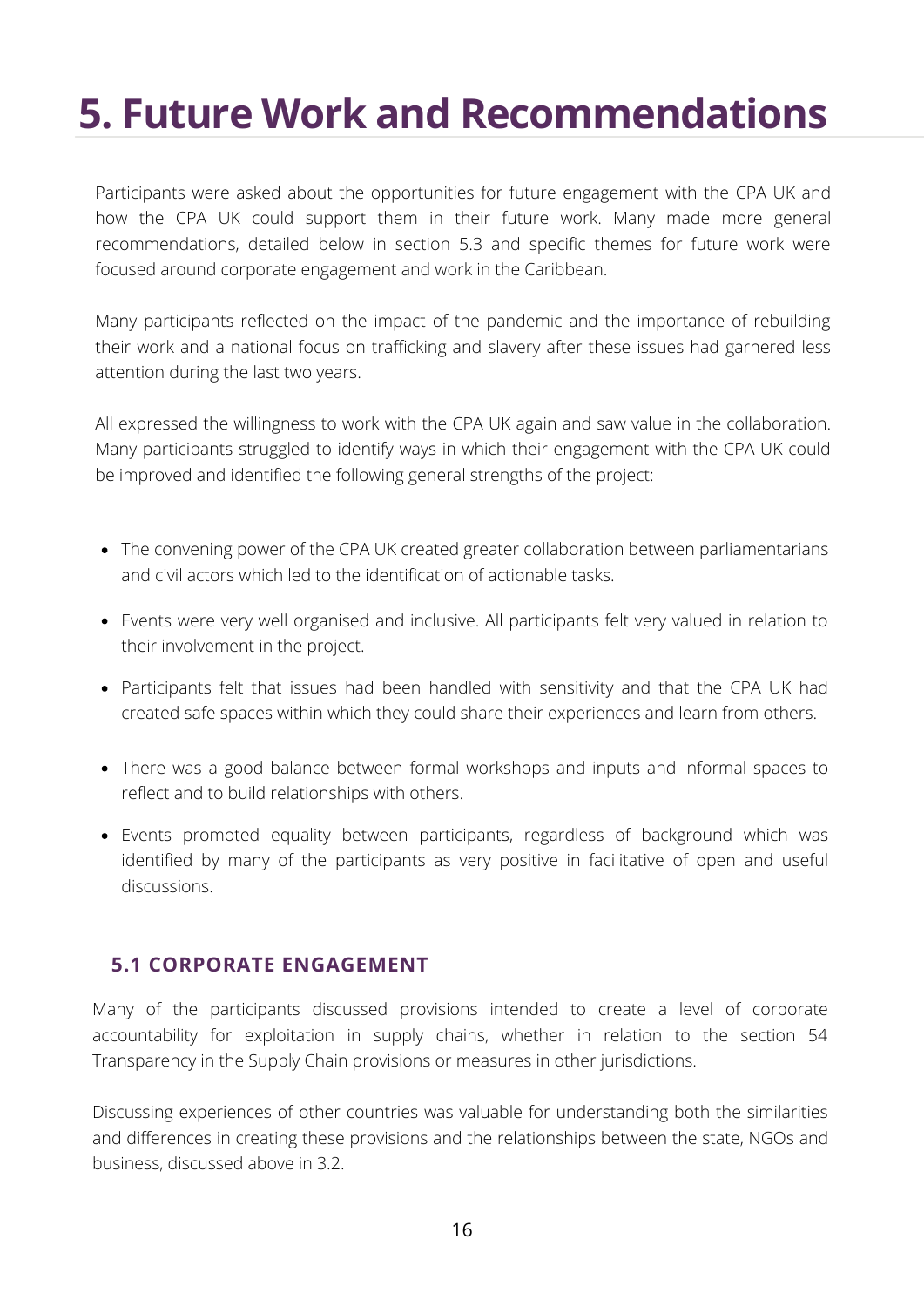## **5. Future Work and Recommendations**

Many countries are in the initial stages of creating responses that encourage corporate accountability and hence this was identified by several participants as a potential area for future work, with increased involvement of business and trade unions who 'are the ones who have their eyes in the workplace' (Parliamentarian 5, UK).

Several non-UK participants identified the importance of considering international labour agreements and how business interacts with those allied to the practices of recruitment agencies who facilitate exploitative work, and the role of governments in addressing these labour laws.

### **5.2 ENGAGEMENT IN THE CARIBBEAN**

Three of the interviews specifically focused on future work engaging with the Caribbean and one included aspects of work in which the participant had been involved in the Caribbean, building on existing relationships between the CPA UK and individuals from the area and an identified need to address problems with the existing legislation.

This was reflected in all four of these interviews with suggestions for future work in the area as follows:

- The diversity of [anti-trafficking](https://www.uk-cpa.org/what-we-do/modern-slavery/e-handbook-legislating-against-modern-slavery-human-trafficking-forced-labour) approaches within the Caribbean was identified as both a barrier (in terms of differences in knowledge, awareness and political will to address the problem) and an opportunity (in terms of learning from countries with good practice in the region)[.](https://www.uk-cpa.org/what-we-do/modern-slavery/e-handbook-legislating-against-modern-slavery-human-trafficking-forced-labour)
- Engagement with NGOs: Participants recognised diversity in the quality of relationships between government and NGOs. In some countries there are tensions related to governments listening to and considering the views of NGOs and countries where opportunities for NGOs to engage with government can be very limited. Because of the lack of trust and the fear of being identified, this prevents much engagement of survivor voices in policymaking. To address this, one participant suggested building trust through a workshop to facilitate [cross-sectional](https://www.uk-cpa.org/what-we-do/modern-slavery/e-handbook-legislating-against-modern-slavery-human-trafficking-forced-labour) discussion or engagement and opportunities to learn from some of the islands that have positive working relationships between government and NGOs.
- All [participants](https://www.uk-cpa.org/what-we-do/modern-slavery/e-handbook-legislating-against-modern-slavery-human-trafficking-forced-labour) identified that any of the countries in the region lack the capacity for training.
- Increasing public [awareness.](https://www.uk-cpa.org/what-we-do/modern-slavery/e-handbook-legislating-against-modern-slavery-human-trafficking-forced-labour)
- Legislative [workshops](https://www.uk-cpa.org/what-we-do/modern-slavery/e-handbook-legislating-against-modern-slavery-human-trafficking-forced-labour) that can identify and address problems with existing legislation.
- [Gathering](https://www.uk-cpa.org/what-we-do/modern-slavery/e-handbook-legislating-against-modern-slavery-human-trafficking-forced-labour) and sharing data on trafficking across the region.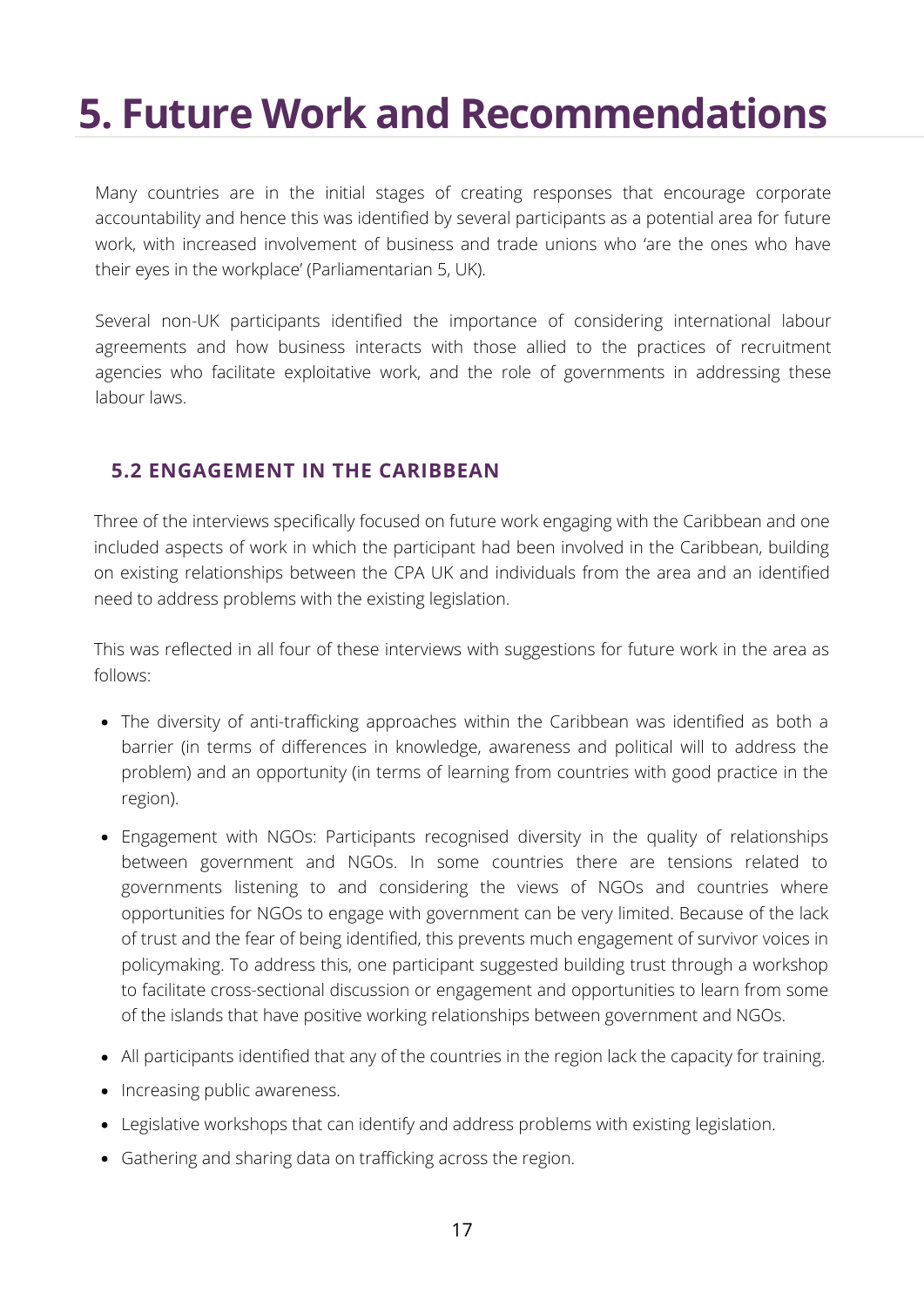## **5. Future Work and Recommendations**

### **5.3 RECOMMENDATIONS**

- Specific feedback on action points that is tied to a particular department which has [responsibility](https://www.uk-cpa.org/what-we-do/modern-slavery/e-handbook-legislating-against-modern-slavery-human-trafficking-forced-labour) for following up on that action point.
- Improved access to and sharing of data and [intelligence.](https://www.uk-cpa.org/what-we-do/modern-slavery/e-handbook-legislating-against-modern-slavery-human-trafficking-forced-labour)
- Increased involvement of police, criminal justice and borders and sharing practice in relation to specialist anti-slavery and [anti-trafficking](https://www.uk-cpa.org/what-we-do/modern-slavery/e-handbook-legislating-against-modern-slavery-human-trafficking-forced-labour) work by these sectors and organisations.
- To understand the processes of investigation and prosecution and what needs to be done in legislation to support victims effectively and not lead to their [criminalisation.](https://www.uk-cpa.org/what-we-do/modern-slavery/e-handbook-legislating-against-modern-slavery-human-trafficking-forced-labour)
- The continued need to [understand](https://www.uk-cpa.org/what-we-do/modern-slavery/e-handbook-legislating-against-modern-slavery-human-trafficking-forced-labour) the problem in relation to the cultural and countryspecific contexts.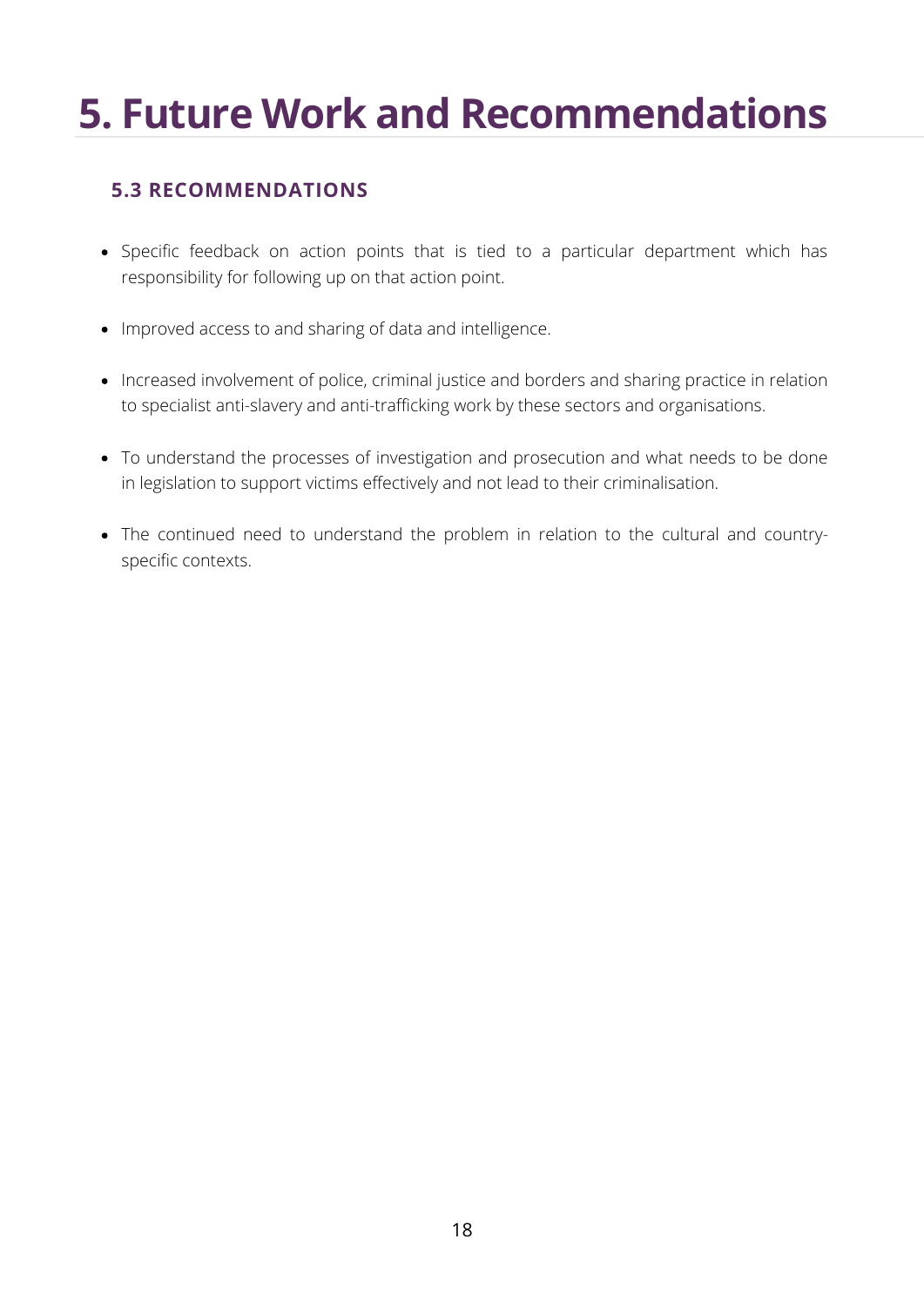# **6. Concluding Comments**

Across research generally and specifically in relation to interventions aiming to tackle criminal activity, measuring impact and the ability to attribute direct impact to one programme of work is difficult. This was identified by several participants. Several participants were aware of multiple strands of ongoing work across the anti-slavery and anti-trafficking sector both by civil society and NGOs and whilst this was viewed as positive generally, there was also a risk of overlap and a lack of awareness of the overall picture as well as it being difficult to identify whether one project or a culmination of all projects are responsible for impact.

Workshops had a useful role in this regard to allow organisations to share what they are working on to collaborate, build on and coordinate responses and crucially, to avoid replication. To mitigate against this, one participant suggested greater knowledge sharing between the CPA UK about the modern slavery project, across different parliamentary workstreams to achieve greater integration.

This research aimed to assess the impact of the CPA UK Modern Slavery Project. In revisiting participants and discussing their work in this area before, during and since their involvement in the CPA UK project, this research has provided valuable insights on some of the challenges and opportunities in cross-jurisdictional work in trafficking, slavery and forced labour as well as some of the longer-term outcomes of participation.

In the context of a multi-faceted problem such as this the project has encountered the question of balancing a broader focus on national and international policy frameworks on one hand with cultural and local contexts on the other. Both approaches have had an impact stemming from the CPA UK workshops from national legislative development that have engendered legal change to local initiatives that have changed community perspectives.

Both have importance within this field, to achieve change from the top-down and the bottom-up simultaneously. Reviewing the recommendations for future work and areas with potential for change, participants share the view that these parallel approaches have the capacity for most impact.